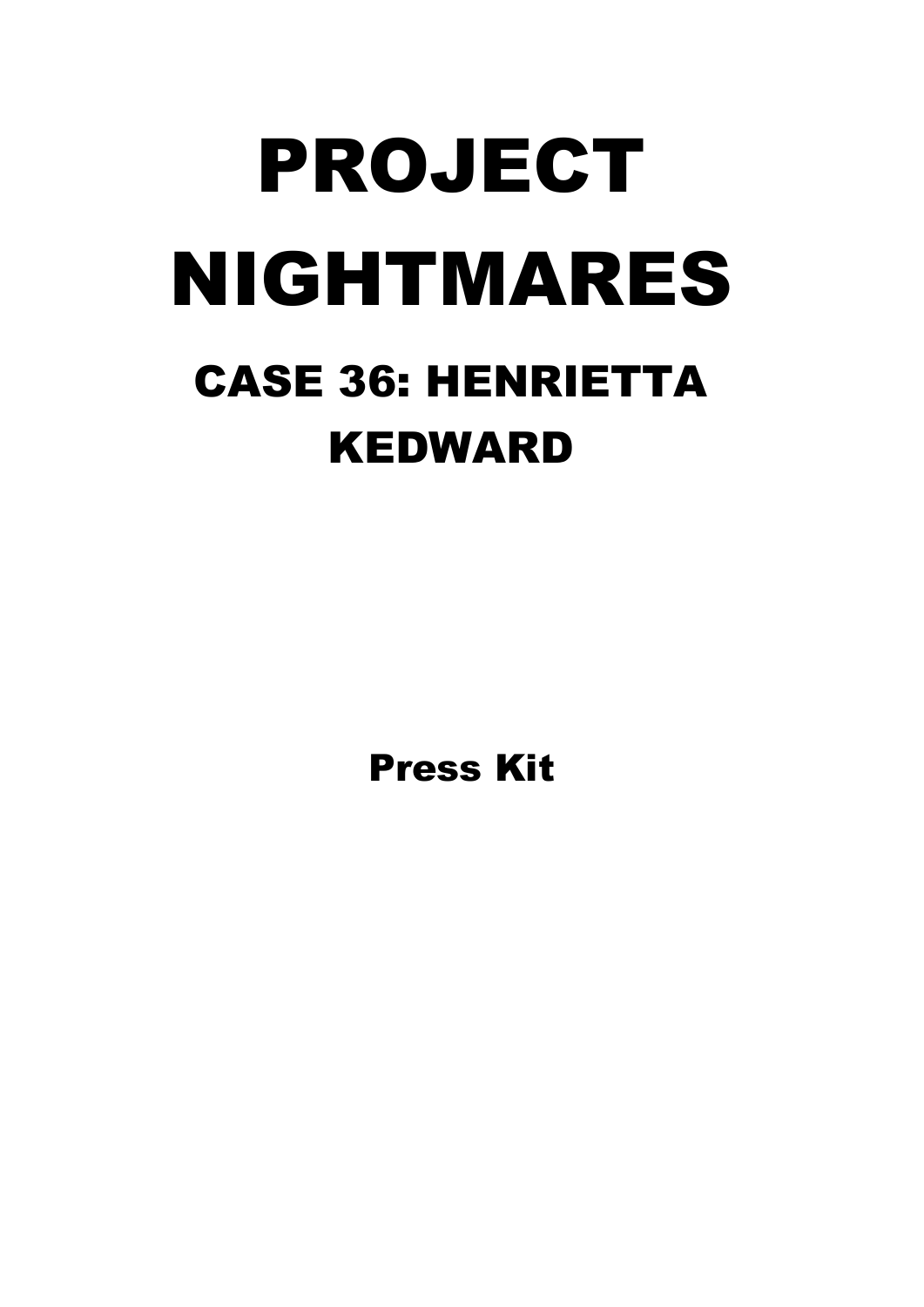**Developer**: NC Studio **Publisher**: NC Studio **Release Date:** September 29, 2021 **Platforms:** PC **Price: \$**24.99 **Availability:** Digital Download (Steam) **Languages:** English, Spanish, Italian, French, German, Portuguese, Arabic, Chinese, Korean, Hungarian, Turkish **ESRB**: M for Mature. **Press Contact:** [contact@projectnightmares.net](mailto:contact@projectnightmares.net) Steam: [https://store.steampowered.com/app/812070/Project\\_Nightmares\\_Case\\_36\\_Henrietta\\_Kedward](https://store.steampowered.com/app/812070/Project_Nightmares_Case_36_Henrietta_Kedward) **Website**: [https://projectnightmares.net](https://projectnightmares.net/) **Twitter**: <https://twitter.com/ncdevelopers> **Instagram**: <https://www.instagram.com/projectnightmares/> **Facebook:** <https://www.facebook.com/projectnightmaresgame/> **Youtube:** <https://www.youtube.com/channel/UCiR3MerrB3rkE0eYpzPO95g> **Discord:** <https://discord.com/invite/HBtEaKeE>

## ABOUT

A group of scientists dedicated to studying paranormal cases have developed a machine that can induce a person, with psychic abilities, into a dream state, linking it to an evil object.

The Project Nightmares team is in charge of investigating these objects, discovering the story behind them and putting an end to their curse.

We will play the case of Henrietta Kedward. A toy with a dark past provides us with a connection to this evil old woman. Taking advantage of this connection, we will find ourselves in a nightmare set during her life, surrounded by terror and mystery.

Every time you play, Project Nightmares will be different. The game has been designed so that the experience of playing it is constantly changing. Beyond the engaging storyline, the player will never know what is going to happen.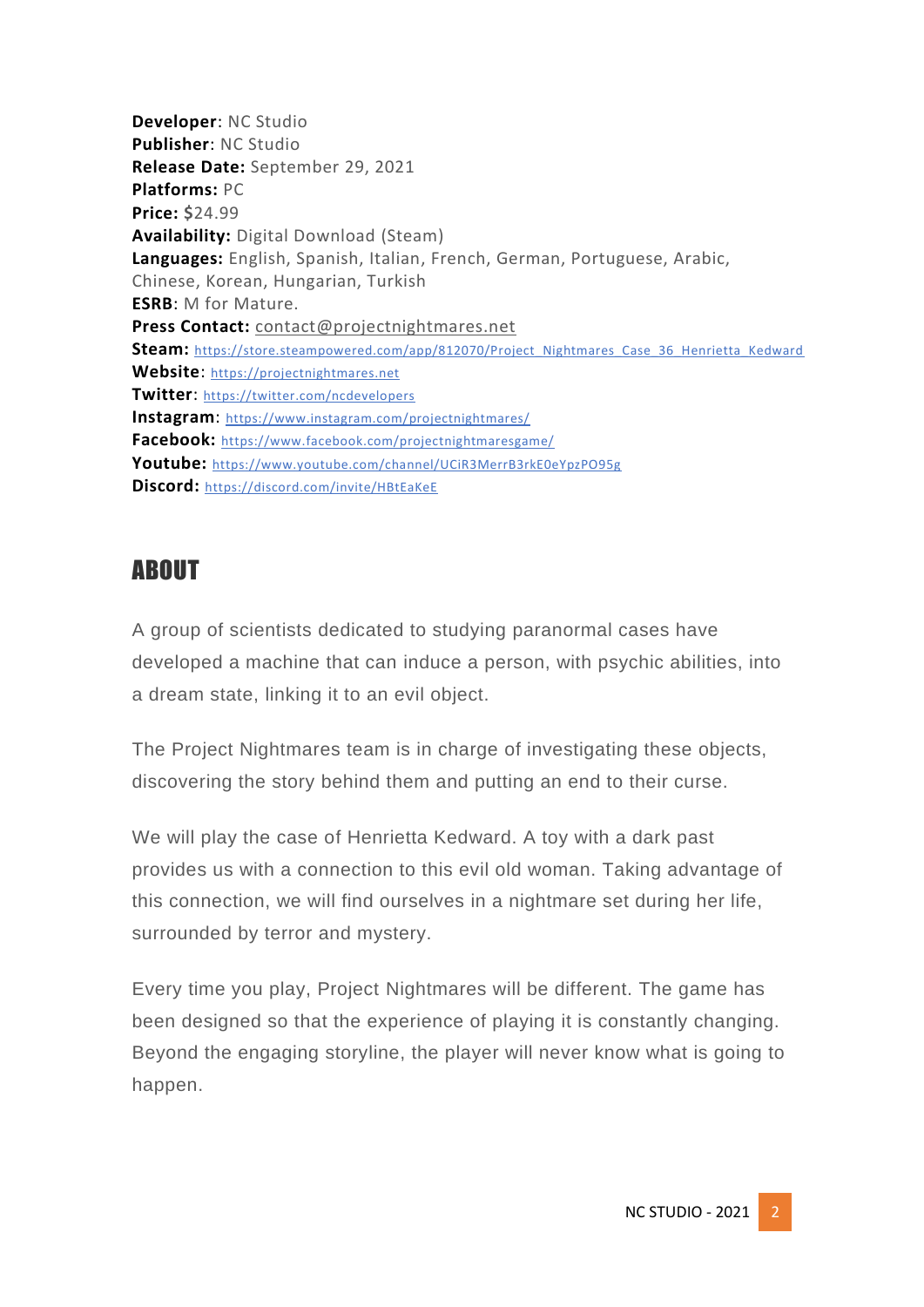## **FEATURES**

- ❖ Project Nightmares is a game with a pseudo-randomized scare structure. The house has an AI that determines which scare is convenient for the moment in which you are playing, and the choice in turn depends on the player's attitude while playing. It evaluates the speed with which it moves, the different scares that were triggered, and alternates between moments of tension and relaxation to keep the player always alert and ready to be scared.
- ❖ That is why Project Nightmares offers a different experience for those who play it and even though you can watch the game by streaming, your experience will be different from the streamer.
- ❖ It has different missions which guide the player to advance in the game.
- ❖ It has different enemies, which have different behaviors. To overcome them you have to pay attention to the environment and their actions.
- ❖ There are objects that are thrown at the player to hit him, others to disorient him, and others to kill him. The latter have a gameplay to avoid them.
- ❖ It has objects that allow you to see clues or entities that are not visible to the naked eye.
- ❖ It has different puzzles of varying complexity.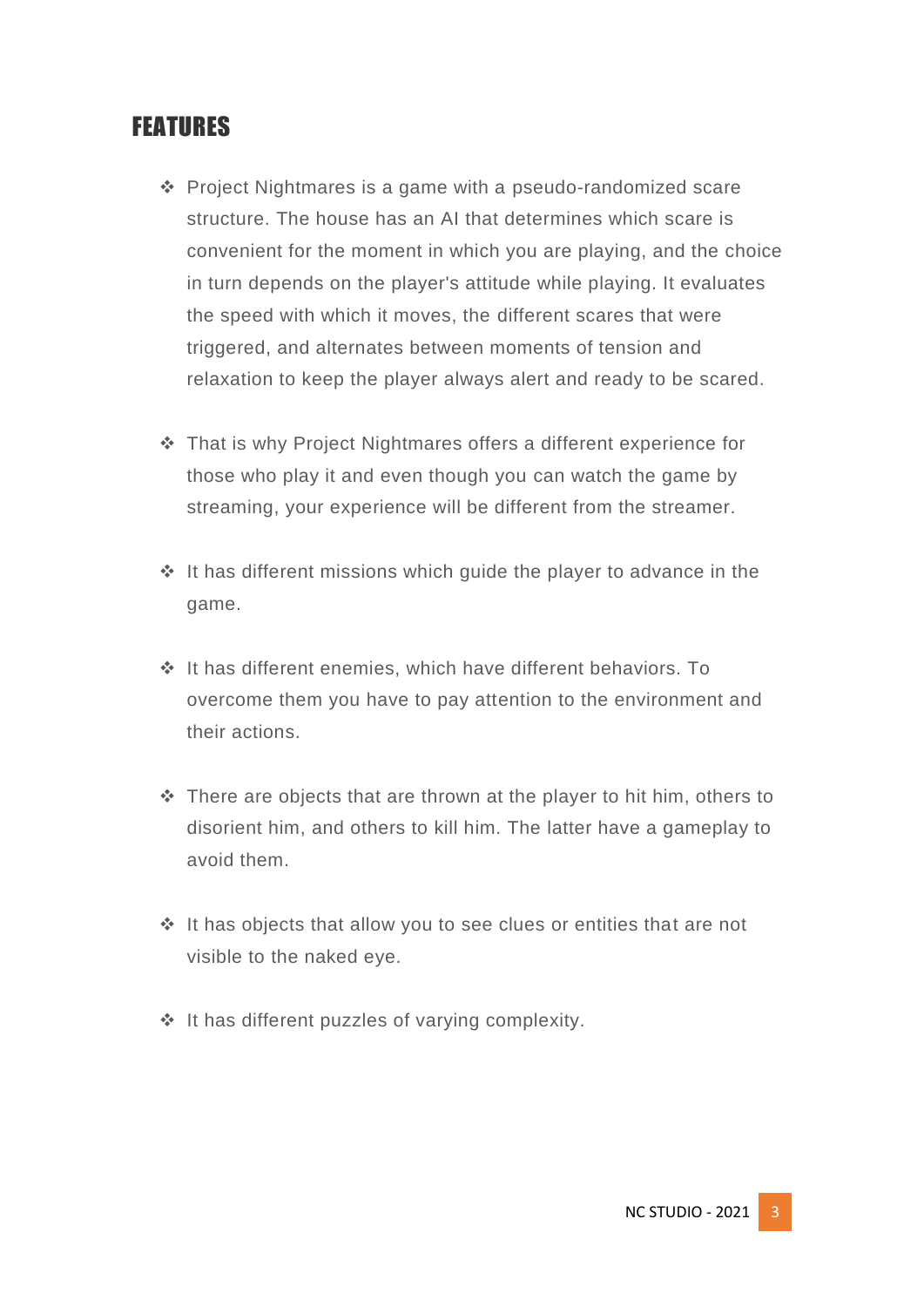# FAQ

#### **How long is Project Nightmares?**

*Project Nightmares* can take anywhere between 6-8hours.

#### **Will the game be released for consoles?**

We intend to port it to Xbox, Playstation and Nintendo Switch.

#### **Will the game support VR?**

Yes, we have plans support VR as well.

#### **Will there be a physical release?**

Only digital copies are available.

#### **In which Stores can I get Project Nightmares?**

For now, you can only get it on Steam. We are looking at different Stores at the moment.